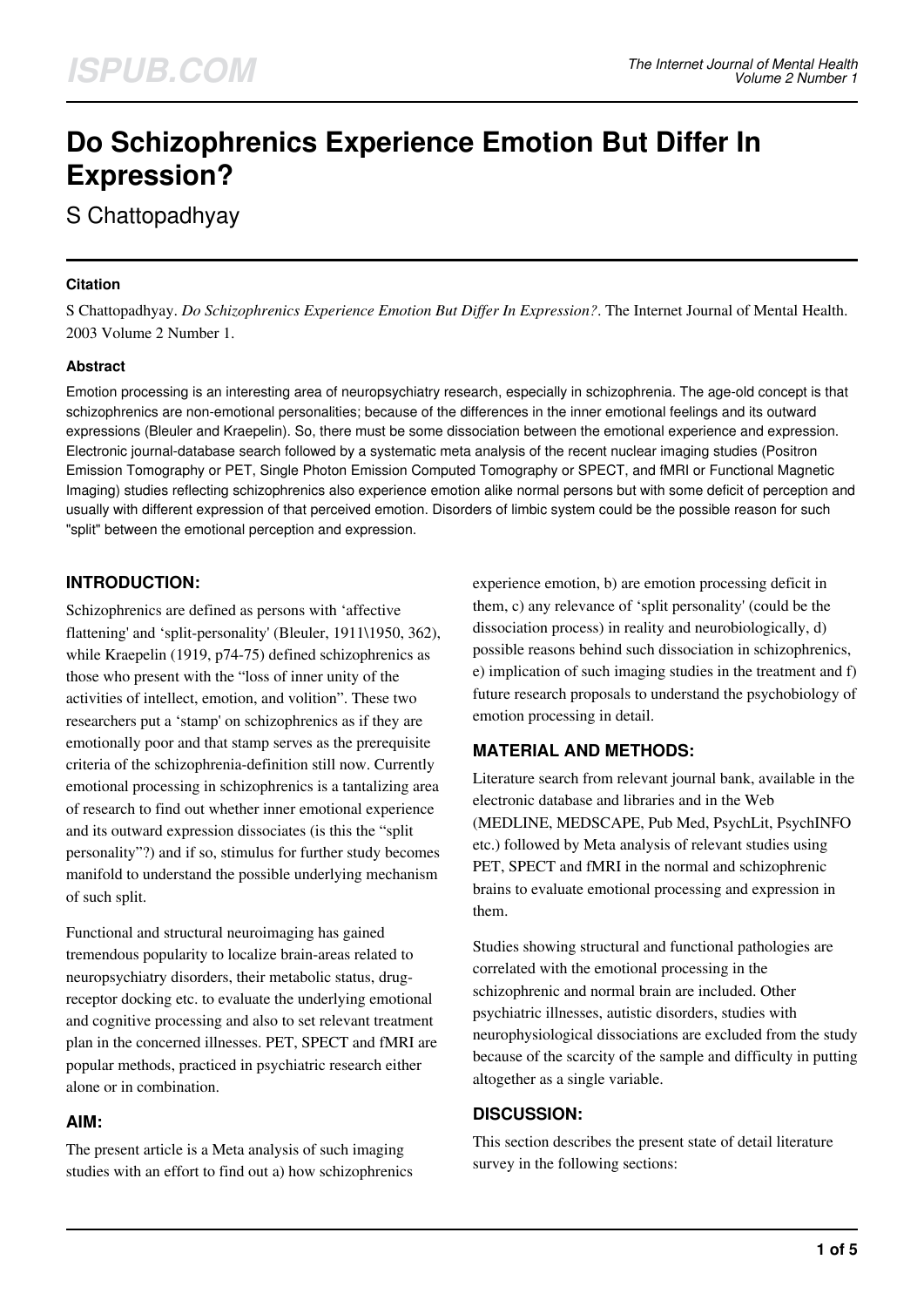# **A. EVIDENCES THAT SCHIZOPHRENICS EXPERIENCE EMOTION AS NORMAL PERSONS:**

PET studies are important in chemical and physiological brain imaging as it can detect in-vivo brain metabolism, disturbances in cerebral blood flow and glucose metabolism (McClure et al, 1998). Selective PET studies of recent past have shown that alike normal subjects in schizophrenics, orbitofrontal cortex, amygdala, right temporal pole are activated during processing sadness but no activation of amygdala while viewing angry faces (Blair et al, 1999), fear is processed in the central gray matter of midbrain, bilaterally in the hypothalamus, thalamus, left striatum, right and left anterior cingulated and right prefrontal cortex (Fischer et al, 2000), pleasant emotion is processed in the ventral striatum, midbrain, amygdala, orbitofrontal cortex, and ventral prefrontal cortex (Blood et al, 2001).

Functional Magnetic Resonance Imaging (fMRI) is another useful technique to analyze the cerebral areas at the cellular level, their interconnectivities, blood-oxygen level dissociation, drug paradigms, and intermediate phenotypes in search of genes involved in the underlying mental illnesses (Callicott and Weinberger, 1999). Studies using fMRI has found that auditory emotions (e.g. threat word listening) in the right handed subjects involve the left posterior cingulated gyrus (Maddock et al, 1997), facial recognition memory for known faces are processed in the right middle temporal gyrus and left prefrontal cortex, for unknown faces right middle occipital cortex, for happy faces limbic structure as a whole are activated and no activation for sad face viewing (Philips et al, 1998).

Combined studies using PET and fMRI have found that during emotional processing, medial prefrontal cortex is principally activated in the schizophrenic brain alike normal subjects (Phan et al., 2002).

PET, SPECT and fMRI combined study by Kucharska et al, (2001) have observed that posterior temporal cortex, orbitalfrontal cortex, amygdaloid nucleus and insula are the chief areas of emotional processing in the schizophrenic as well as normal brain.

Therefore from the above evidences it seems that schizophrenics experience emotion alike normal persons. Though further research is awaited for confirmation.

# **B. EVIDENCES OF DEFICIT IN EMOTIONAL**

# **PROCESSING:**

Morrison et al, (1988) observed that schizophrenics show less capacity to perceive emotion (especially vocal and facial) and this decreased capacity to process emotion is the constant finding in schizophrenics (Addington and Addington, 1998). Expressed emotion processing (deficit) could also be found in the relatives of schizophrenics as a trait and not a state (Ran et al, 2003).

Thus schizophrenics, though experience emotion alike normal persons, may show some deficit in perceiving them. More research could be necessary for further corroboration.

#### **C. EVIDENCES OF DISSOCIATION OF THE EMOTIONAL EXPERIENCE AND THE EXPRESSIONS:**

Kring et al (1993) and Kring and Neale (1996) studied chronic older male schizophrenics and normal control of same sex and same age group showing film clips and their expressions were rated using FACES (Facial Expression Coding System) and PANAS (Positive and Negative Affect Schedule). They found that schizophrenics were less facially expressive matched with control, though they experience emotion alike the control. Earnst and Kring (1999) again studied older schizophrenic males (19 deficit, 22 non-deficit and 20 control) using film clips to manipulate the mood; further, schizophrenics and control, both were allowed to undergo self-rating of their emotional feelings using FACES. They concluded that the deficit patients were less expressive though did not differ much for ratings of emotional modulations. These are however the indirect evidences.

# **D. TENTATIVE CAUSES OF DISSOCIATION IN SCHIZOPHRENIA:**

A gross neuronal dysfunction or abnormality in the limbic tissue in the schizophrenic brain is thought to be the main cause of dissociation between experience and expression of emotion in schizophrenia. A study of Gur et al, (2002) depicted that altered activation of the limbic system could also be one of the reasons of such dissociation in schizophrenics.

Apart from this, the dissociation in schizophrenia is also could be due to disconnection of the neuronal circuitry; alogia, the poverty of speech is suspected to be due to such disconnections, postulated by Bullmore et al, (1997).

In continuation with disconnection theory of dissociation and some tissue-level structural or functional defects, the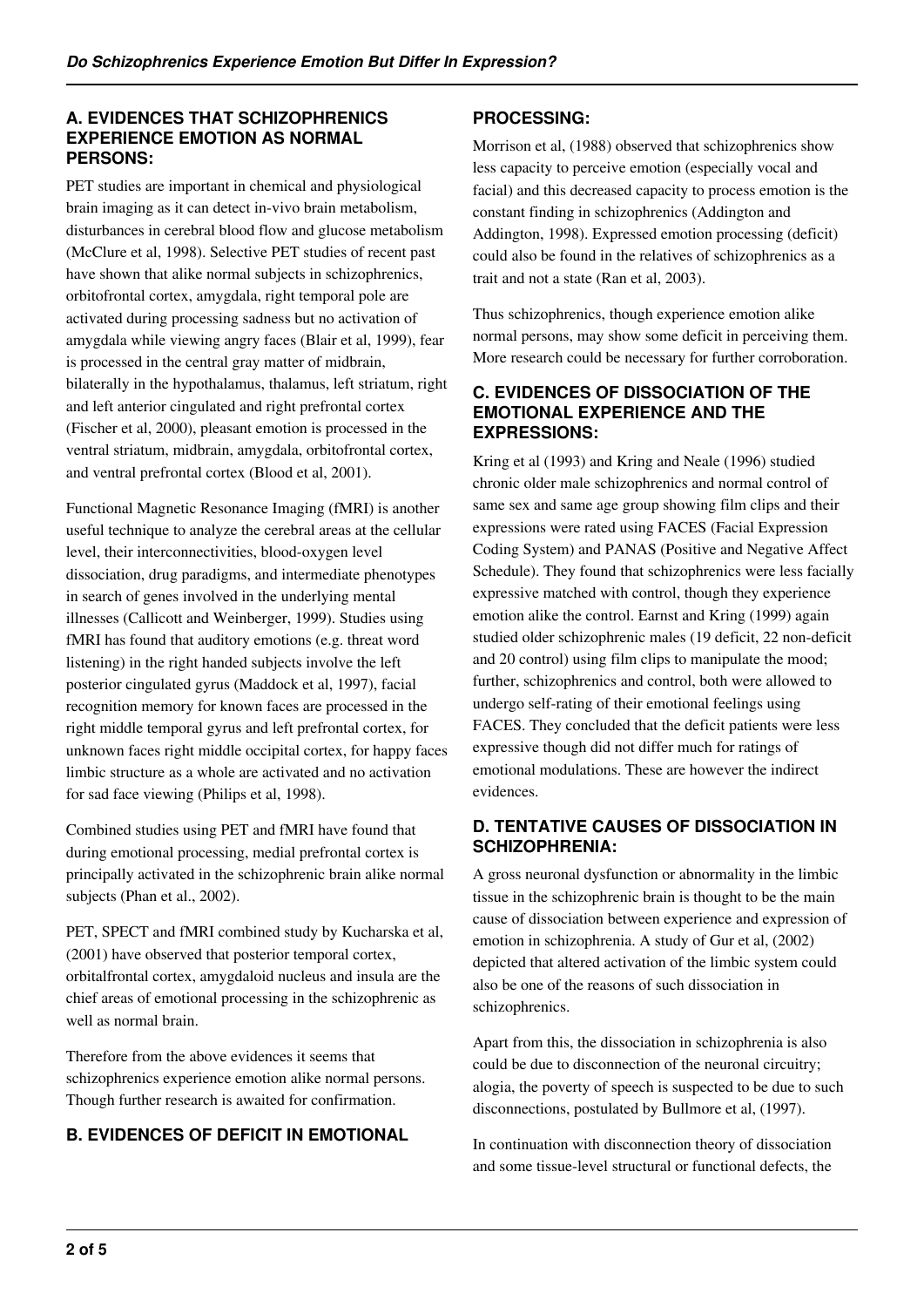present article thus postulates that as limbic system is connected structurally with the association cortex and phylogenetically with the old hypothalamus as well as the brain stem system, dysfunction of it due to any cause reflects the total abnormality and a concomitant process and therefore the expression of emotion is different than what is conceived in the brain in schizophrenics.

# **E. POSSIBLE IMPLICATIONS OF DISSOCIATION IN SCHIZOPHRENIA:**

'Dissociation' itself could be a torchbearer in the schizophrenia treatment. A double-blind-control study could be done for testing the drug-effects in schizophrenics to see how far the drug is able to format the desired expression, matched with the emotional experience.

Dissociation rating could be another important criteria to look at it in a prognostic significance.

# **F. GAP IN THE LITERATURE**

Until now the studies done using nuclear imaging techniques show the following fallacies:

- 1. Paucity of the number of study,
- 2. No direct evidence of dissociation of experienced emotion and its expression,
- 3. No specific nature of dissociation has been evaluated from the studies,
- 4. Expressions are measured using self-rating scales (to be filled up by schizophrenics) so its validity is questionable; because the patients may not have insight at all,
- 5. Social constructs, familial influence, educational level are important influencing variables in schizophrenics and these are not considered during the study,
- 6. No typological paradigm of schizophrenia related to emotion-dissociation have been evaluated,
- 7. Possible existence of sample bias (as no studies have been included other than schizophrenia), and
- 8. Effect of anti psychotic medications on emotional processing need to be clarified.

# **G. FUTURE DIRECTIONS**

1. Paired neurophysiological study with

schizophrenic brain along with functional neuroimaging for evaluating the dissociation at the several affective levels,

- 2. Use of sophisticated data acquisition with the best analyzing tools,
- 3. Eliminating the central drug effects while making the inference,
- 4. Consideration of other influencing variables (age, sex, acute/chronic, typology, facial expression types, stimulus used, cultural and social constructs) double-blind studies using normal control could be more effective to adjudge the emotional response in schizophrenics, and
- 5. Studies partaking other psychiatric illnesses (e.g. obsessive compulsive disorders, mood disorders, personality disorders) could be important to note any difference in emotional experience, deficit and expression compared to normal and schizophrenics.

# **CORRESPONDENCE TO**

Dr. Subhagata Chattopdhyay, B-166 IIT Kharagpur, Kharagpur-721302, W.B Telephone No: 91 (03222) 277054 ®, 282650 (o). E-mail: subhagatachatterjeee@yahoo.com

## **References**

r-0. Bleuler E (1950): Dementia Praecox or the Group of Schizophrenias [Zinken J, translator]. New York: International University Press [Original work published in 1911]. r-1. Kraepelin E (1919): Dementia Praecox and Paraphrenia [Barclay RM, translator]. Edinburgh: Livingstone. r-2. McClure RJ, Keshavan MS, Pettegrew JW (1998): Chemical and physiologic brain imaging in schizophrenia. Psychiatr Clin North Am, 21 (1):93-122. r-3. Blair RJ, Morris JS, Frith CD, Perret DI, Dolan RJ (1999): Dissociable neural responses to facial expressions of sadness and anger. Brain, 122 (pt 5): 883-93. r-4. Fischer H, Andersson JL, Furmark T, Fredrikson M (2000): Fear conditioning and brain activity: a positron emission tomogram study in humans. Behav Neurosci, 114 (4): 671-80. r-5. Blood AJ, Zatorre RJ (2001): Intensely pleasurable responses to music correlates with activity in brain regions implicated in reward and emotion. Proc Natl Acad Sci USA, 98 (20): 11818-23. r-6. Callicott JH, Weinberger DR (1999): Neuropsychiatric dynamics: the study of mental illness using functional

magnetic resonance imaging. Eur J Radiol, 30 (2): 95-104. r-7. Maddock RJ, Buonocore MH (1997): Activation of the left posterior cingulated gyrus by the auditory presentation of threat-related words: an fMRI study. Psychiatry Res, 75 (1): 1-14.

r-8. Philips ML, Edward TB, Howard R, Woodruff PWR,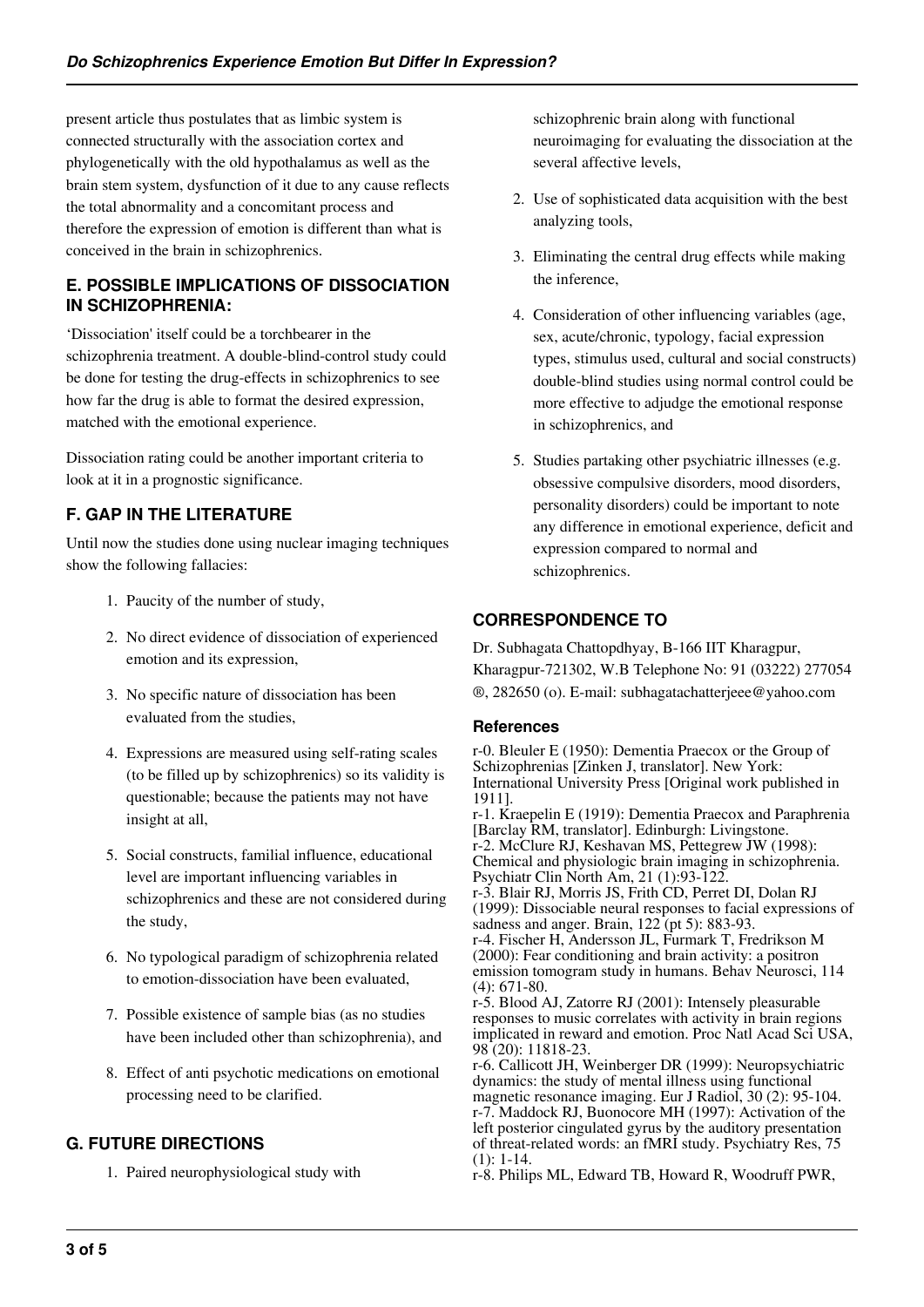Wright IC, Williums SCR, Simmons A, Andrew C, Brammer M, David AS (1998): Investigation of facial recognition memory and happy and sad facial expression perception: an fMRI study. Psychiatry Res, 83: 127-138. r-9. Phan KL, Wager T, Taylor SF, Liberzon I (2002): Functional Neuroanatomy of Emotion: A meta-Analysis of Emotion Activation Studies in PET and fMRI. Neuroimage, 16: 331-48.

r-10. Kucharska-Pietura K, Pietura R, Masiak M (2001): Neural correlates in emotions in psychiatric patients in the light of functional neuroimaging findings. Ann Univ Mariae Curie Sklodowska [Med], 56: 343-8.

r-11. Morrisson RL, Bellack AS, Mueser KT (1988): Deficits in facial affect recognition and schizophrenia.

Schizophr Bull, 14: 67-83.

r-12. Addington J, Addington D (1998): Facial affect recognition and information processing in schizophrenia and

bipolar disorder. Schizophr Res, 32: 171-81.

r-13. Ran MS, Leff J, Hou ZJ, Xiang MZ, Chan CL (2003): The characteristics of expressed emotion among relatives

with schizophrenia in Chengdu, China. Cult Med Psychiatry,

27 (1): 95-106.

r-14. Kring AM, Kerr S, Smith DA, Naele JM (1993): Flat affect in schizophrenia does not reflect diminished subjective experience of emotion. J Abnorm Psychol, 102: 507-17.

r-15. Kring AM, Neale JM (1996): Do schizophrenic patients show a disjunctive relationship among expressive, experimental, and psychophysiological components of emotion? J Abnorm Psychol, 105: 249-57.

r-16. Earnst KS, Kring AM (1999): Emotional responding in deficit and non-deficit schizophrenia. Psychiatry Res, 88 (3): 191-207.

r-17. Gur RE, McGrath C, Chan RM, Schroeder L, Yurner T, Turetsky BI, Kohler C, Asop D, Maldjian J, Ragland JD, Gur RC (2002): An fMRI study of facial emotion processing in patients with schizophrenia. J Psychiatry,  $159(12)$ : 1992-99.

r-18. Bullmore ET, Frangou S, Murray RM (1997): The dysplatic net hypothesis: An integration of developmental and dysconnectivity theories of schizophrenia. Schizophr Res, 28: 143-56.